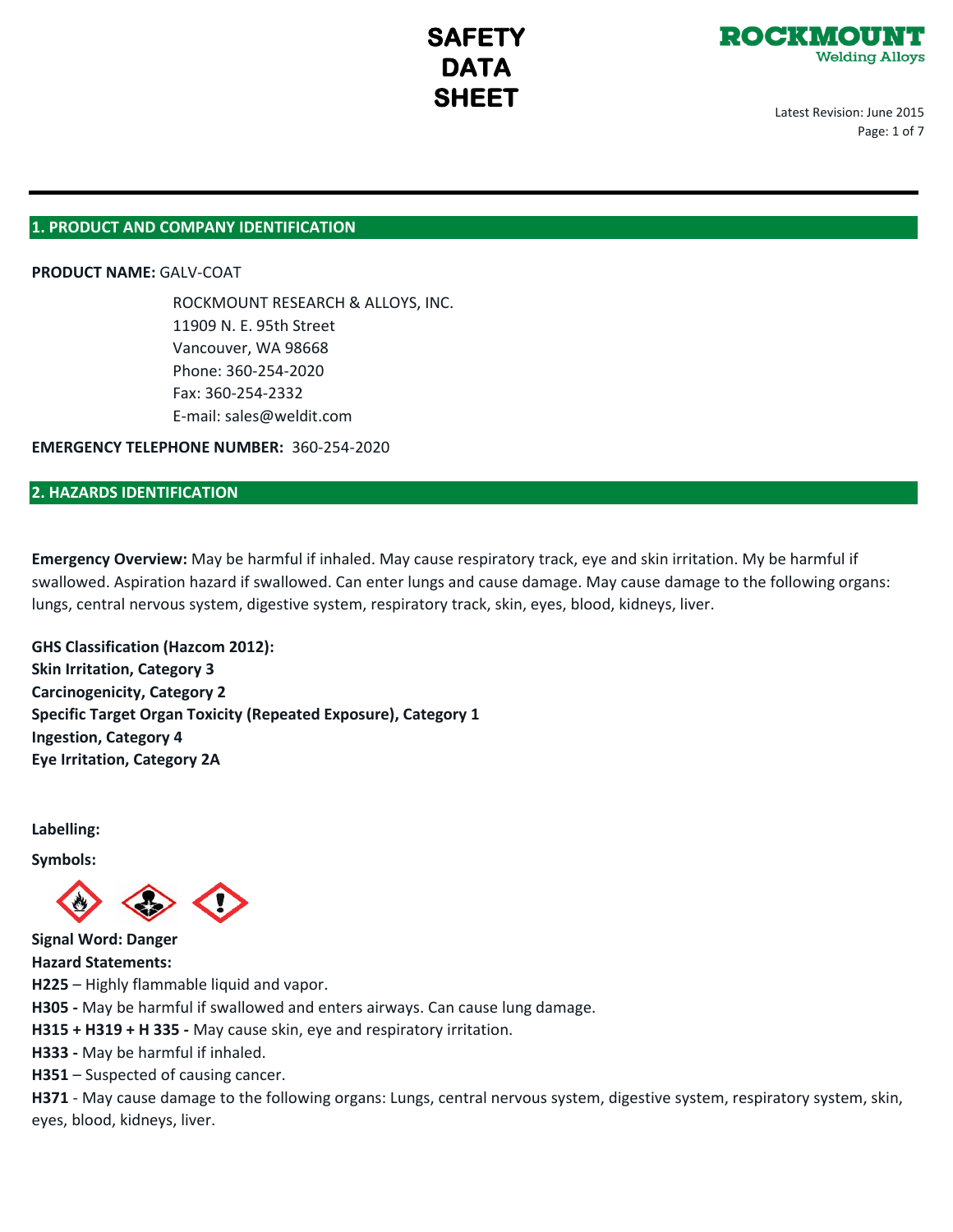



Latest Revision: June 2015 Page: 2 of 7

## **Precautionary Statements:**

- **P210**  Keep away from heat/sparks/open flames/hot surfaces No smoking.
- **P211** Do not spray on an open flame or other ignition source.
- **P261** Avoid breathing dust/fume/gas/mist/vapors/spray.
- **P264** Wash skin and hair thoroughly after handling.
- **P272** Contaminated work clothing should not be allowed out of the workplace.
- **P280** Wear protective gloves/eye protection/face protection
- **P281** Use personal protective equipment as required.
- **P301 + P331** IF SWALLOWED: Do NOT induce vomiting.
- **P302 + P352** IF ON SKIN: Wash with plenty of soap and water.
- **P305 + P338 + P351 –** IF IN EYES: Rinse continuously with water for several minutes. Remove contact lenses if present and
- easy to do, continue rinsing. If exposed or concerned: Get medical advice/attention.
- **P333 + P313** IF skin irritation or rash occurs: Get medical advice/attention.
- **P363** Wash contaminated clothing before reuse.
- **P405** Store locked up.
- P410 + P403 Protect from sunlight. Store in a well ventilated place.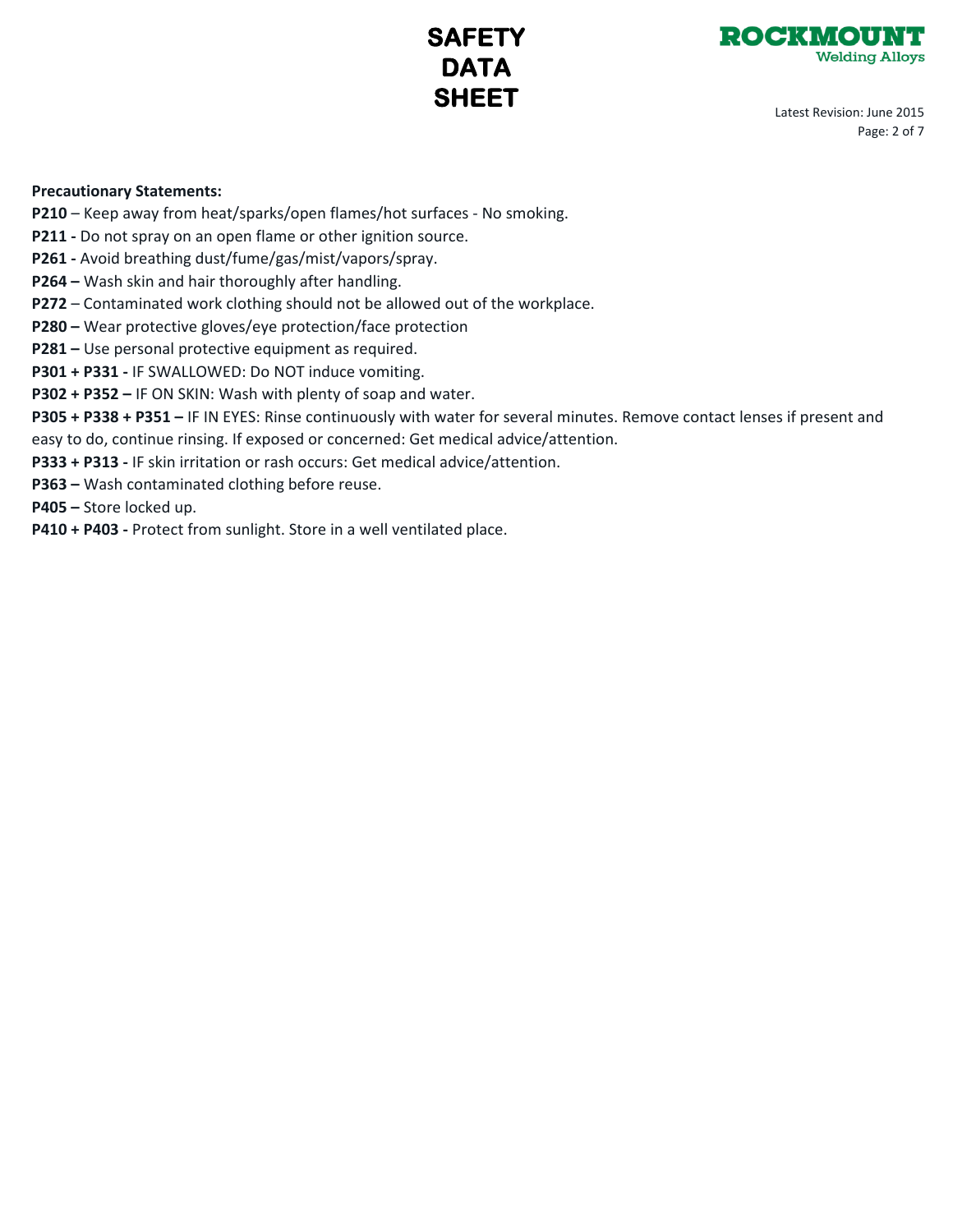

Latest Revision: June 2015 Page: 3 of 7

# **3. COMPOSITION/INFORMATION ON INGREDIENTS**

| Chemical Identity               | CAS#       | Range %     | OSHA PEL<br>(mg/m3) | ACGIH-TLV<br>(mg/m3) | Carcinogenicity | <b>EU Classification</b><br>(67/548/EEC) | (Haszcom 2012)<br><b>GHS Classification</b> |
|---------------------------------|------------|-------------|---------------------|----------------------|-----------------|------------------------------------------|---------------------------------------------|
| #Zinc Dust                      | 7440-66-6  | 65          | 15                  | 10                   | Yes             | N/A                                      | See Section 2                               |
| Aromatic Hydrocarbon<br>Solvent | 64742-95-6 | $10$        | <b>100 PPM</b>      | <b>150 PPM</b>       | No              | N/A                                      | See Section 2                               |
| #N-Butyl Acetate                | 123-86-4   | < 5         | <b>150 PPM</b>      | <b>150 PPM</b>       | Yes             | N/A                                      | See Section 2                               |
| <b>MICA</b>                     | 12001-26-2 | $<5$        | $\mathsf 3$         | $\mathfrak{Z}$       | No              | N/A                                      | See Section 2                               |
| Sodium<br>Silicoaluminate       | 1344-00-9  | $< 5$       | NOT ESTB.           | NOT ESTB             | No              | N/A                                      | See Section 2                               |
| #Mineral Spirits                | 8052-41-2  | $>5$        | <b>100 PPM</b>      | <b>50 PPM</b>        | Yes             | N/A                                      | See Section 2                               |
| #1,2,4-Tri-<br>methylbenzene    | 95-63-6    | $5$         | 25 PPM              | 25 PPM               | Yes             | N/A                                      | See Section 2                               |
| #Toluene                        | 108-88-3   | $\,$ 5 $\,$ | N/A                 | <b>50 PPM</b>        | No              | N/A                                      | See Section 2                               |

**Important:** This section covers the materials of which the products manufactured. The fumes and gases produced during normal use of this product are covered in section 10. The term "Hazardous" in "Hazardous Material" should be interpreted as a term required and defined in OSHA Hazard Communication Standard 29CFR 1910-1200 and it does not necessarily imply the existence of hazard. The chemicals or compounds reportable by Section 313 of SARA are marked by the symbol #.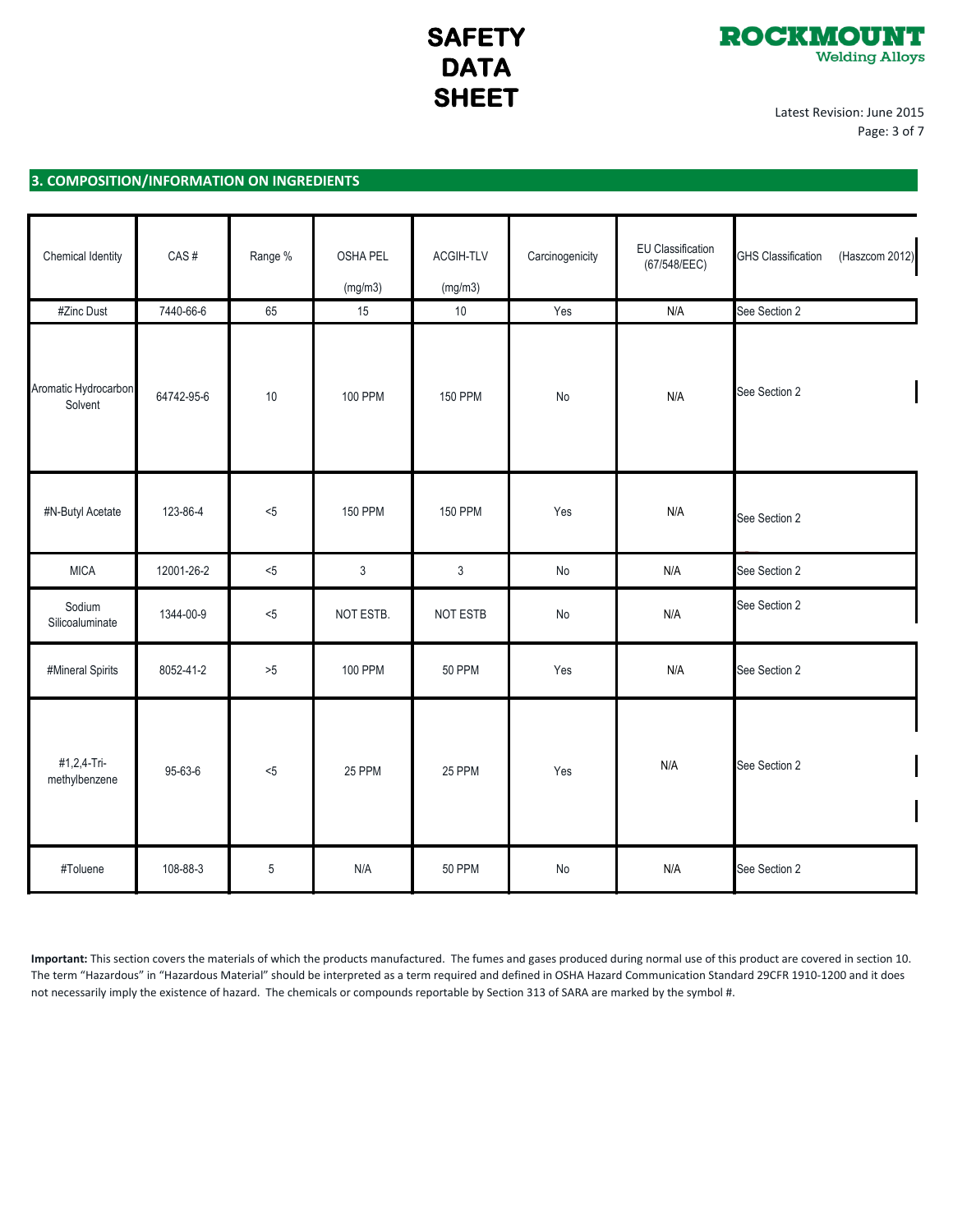

Latest Revision: June 2015 Page: 4 of 7

#### **4. FIRST AID MEASURES**

**Inhalation:** Remove to fresh air. If continued difficulty is experienced get medical attention immediately. **Skin:** Flush skin with large amounts of water. If irritation develops and persists, get medical attention.

**Eye:** Flush eyes with water for at least 15 minutes. Get medical attention.

**Ingestion:** Aspiration hazard. Do not induce vomiting or give anything by mouth because this material can enter the lungs and cause severe lung damage. Get immediate medical attention.

## **5. FIRE FIGHTING MEASURES**

**Suitable Extinguishing Media:** Film Forming Foam, Carbon Dioxide, Dry Chemical, Water Fog. **Unsuitable Extinguishing Media:** Not applicable

**Flash Point:** 50 degrees F (Setaflash method), FLAMMABLE LIQUID.

**Flammability Limits in Air by Volume:** LOWER: .09% UPPER 6.4%.

**Incompatibility:** Incompatible with strong oxidizing agents, strong acids and strong alkalis.

**Protective Equipment:** Fire fighters should wear complete protective clothing including self-contained breathing apparatus.

#### **6. ACCIDENTAL RELEASE MEASURES**

## **Steps To Be Taken if Material Is Released Or Spilled:**

Remove all sources of ignition, ventilate area and remove with inert absorbent and non-sparking tools. Dispose of according to local, state (provincial) and federal regulations. Do not incinerate closed containers. Contain spilled liquid with sand or earth. DO NOT use combustible materials such as sawdust.

#### **7. HANDLING AND STORAGE**

**Precautions for Safe Handling:** Wash thoroughly after handling. Wash hands before eating. Use only in a well ventilated area. Follow all SDS/label precautions even after container is emptied because it may retain product residues. **Storage:** Isolate from heat, electrical equipment, sparks and open flame. Do not store above 120 degrees F. Store large quantities in buildings designed and protected for storage that comply with OSHA 1910.106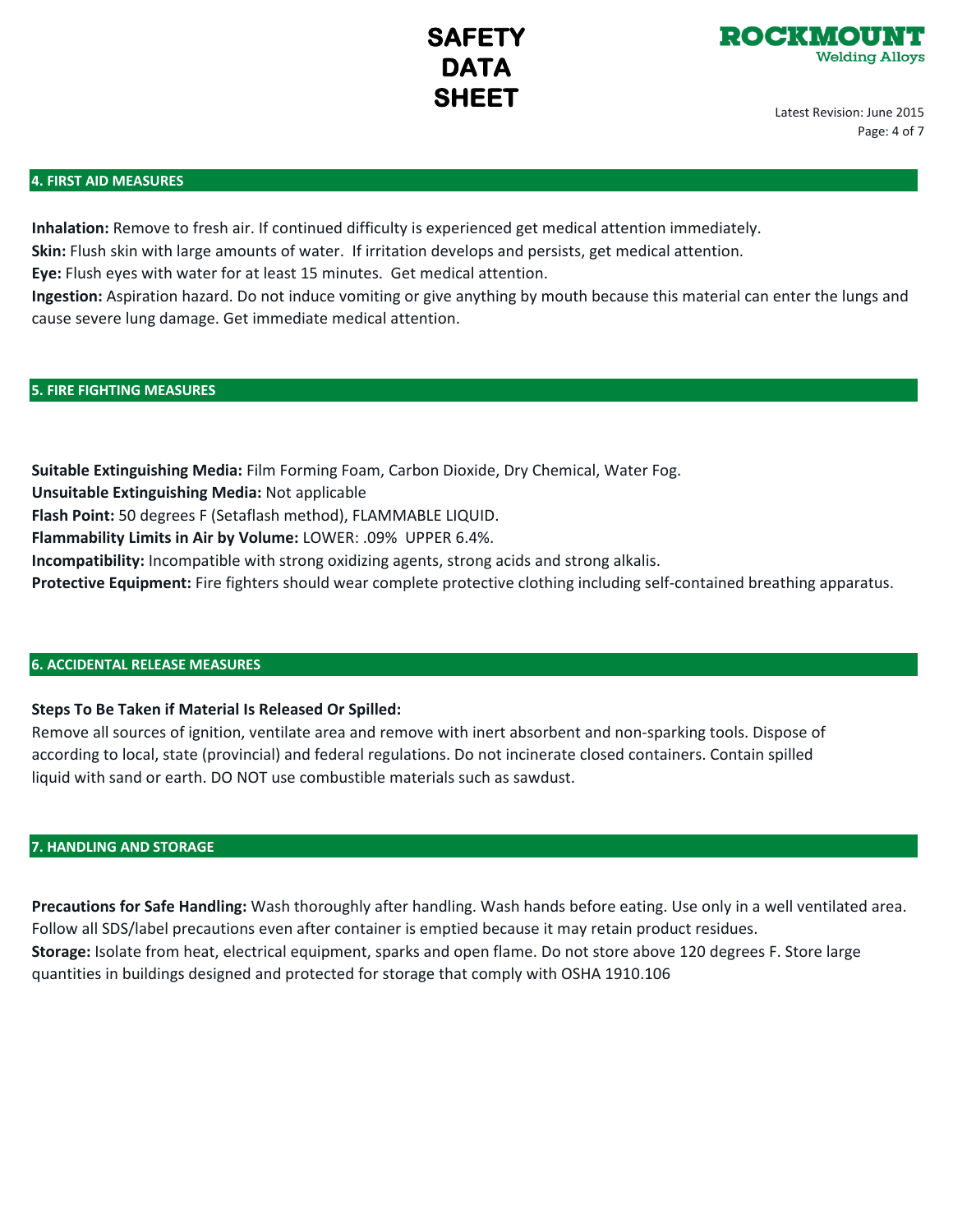

Latest Revision: June 2015 Page: 5 of 7

### **8. EXPOSURE CONTROL/PERSONAL PROTECTION**

**Engineering Controls:** Use a NIOSH-approved respirator to prevent overexposure, when exposure exceeds limits (Section 2). Use either an atmosphere-supplying respirator or an air-purifying respirator for organic vapors in compliance with 29 CFR 1910.134, with provisions for mist removal if conditions so indicate. All application areas should be ventilated in accordance to OSHA 29 CFR 1910.94, 1910.107, 1910.108. Remove decomposition products formed during welding or flame cutting on surface coated with this product. If baking, vent fumes.

#### **Personal protection:**

Safety eyewear including splashguards or side shields recommended. Protective outerwear. Vapor respirator, NIOSHapproved. Gloves.

## **9. PHYSICAL AND CHEMICAL PROPERTIES**

**Appearance:** Liquid. **Color:** Gray **Odor:** Typical paint solvent odor. **Odor Threshold:** Not Available **pH Value:** Not Available **Freezing Point:** Not Available **Boiling Point/Boiling Range:** 228 degrees F. **Flash point:** Not Available **Evaporation Rate:** Slower than ether **VOC Emitted (lb./gal):** 4.17 **Explosion limits:** Not Available **Vapor pressure:** Not Available **Vapor density:** Heavier than air **Density at 20ºC:** Not Available **Specific Gravity:** (water = 1.0): 1.5 **Solubility:** Negligible. **Partition coefficient:** Not Available **Auto-ignition temperature:** Not Available **Decomposition temperature:** Not Available **Other Information:** No available data.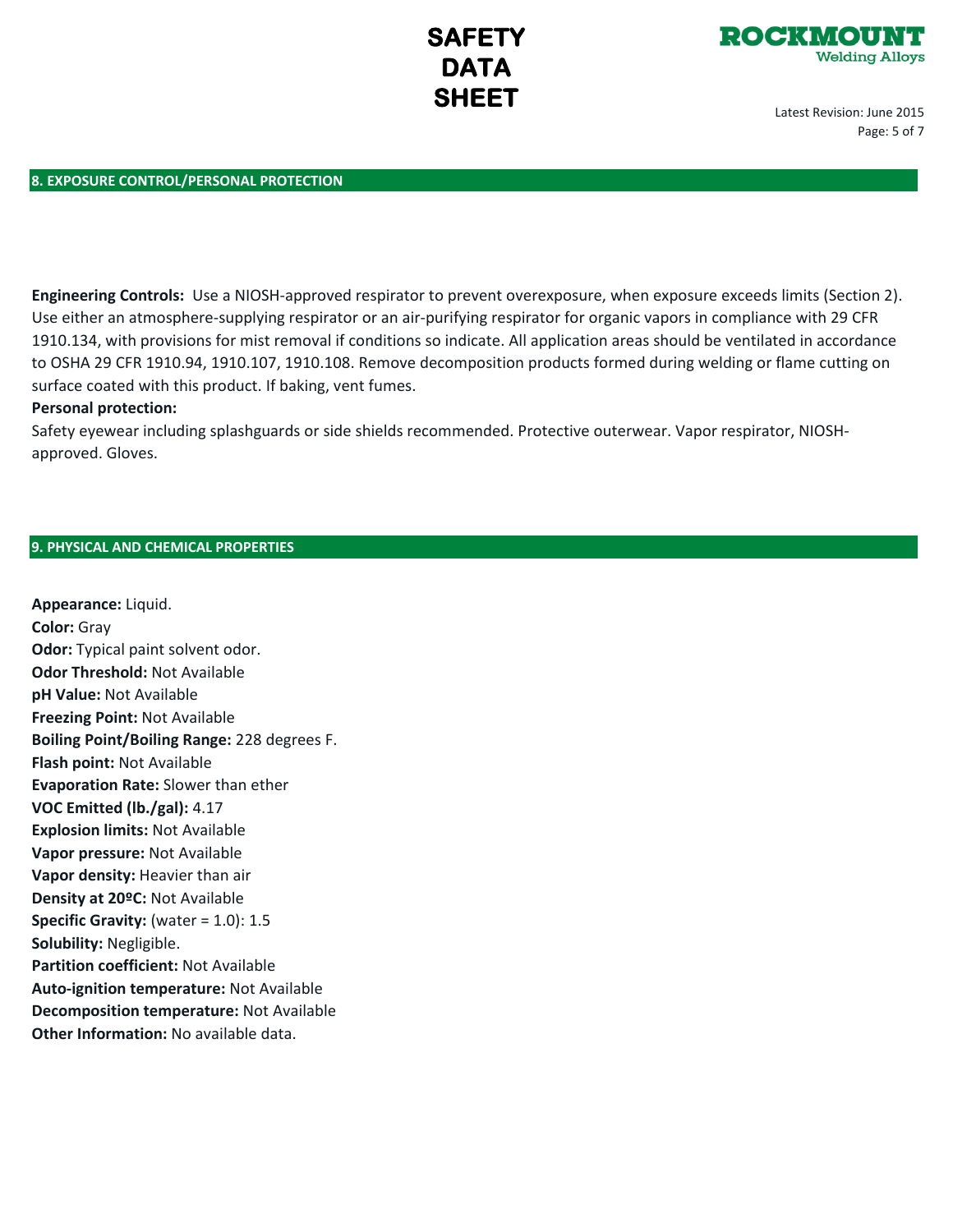

Latest Revision: June 2015 Page: 6 of 7

## **10. STABILITY AND REACTIVITY**

**Hazardous Decomposition Byproducts:** May produce hazardous fumes when heated to decomposition as in welding.

**Hazardous Polymerization:** Hazardous polymerization does not occur.

**Incompatible Materials:** Oxidizing materials.

**Conditions to Avoid:** High temperatures.

## **11. TOXICOLOGICAL INFORMATION**

|                | LD/LC50 Values that are relevant for classification |            |  |
|----------------|-----------------------------------------------------|------------|--|
| Zinc 7440-66-6 |                                                     |            |  |
| Oral           | <b>LD50</b>                                         | <b>NE</b>  |  |
| Inhalation     | <b>LC50</b>                                         | <b>INE</b> |  |
| Dermal         | <b>LD50</b>                                         | <b>NE</b>  |  |

| LD/LC50 Values that are relevant for classification |      |           |
|-----------------------------------------------------|------|-----------|
| Aluminum Flake                                      |      |           |
| Oral                                                | LD50 | <b>NE</b> |

| LD/LC50 Values that are relevant for classification |      |                                    |  |
|-----------------------------------------------------|------|------------------------------------|--|
| Toluene 108-88-3                                    |      |                                    |  |
| Oral                                                | LD50 | 636mg/kg (Rat, Oral)               |  |
| Inhalation                                          | LD50 | 26700 ppm (Rat, Inhalation, 1 hr.) |  |

| LD/LC50 Values that are relevant for classification |             |                    |  |
|-----------------------------------------------------|-------------|--------------------|--|
| Aromatic Hydrocarbon Solvent 64742-95-6             |             |                    |  |
| Acute oral toxicity                                 | <b>LD50</b> | 1596 mg/kg (Mouse) |  |
| Acute dermal toxicity                               | <b>LC50</b> | 13131 mg/kg (Rat)  |  |

## **12. ECOLOGICAL INFORMATION**

Product is a mixture of listed components.

Aromatic hydrocarbon solvents are moderately toxic to freshwater fish, invertebrate and algae.

## **13. DISPOSAL CONSIDERATIONS**

Recover free liquid and transfer to intact disposal container. Dispose of in accordance with all Federal, State and Local Environmental regulations.